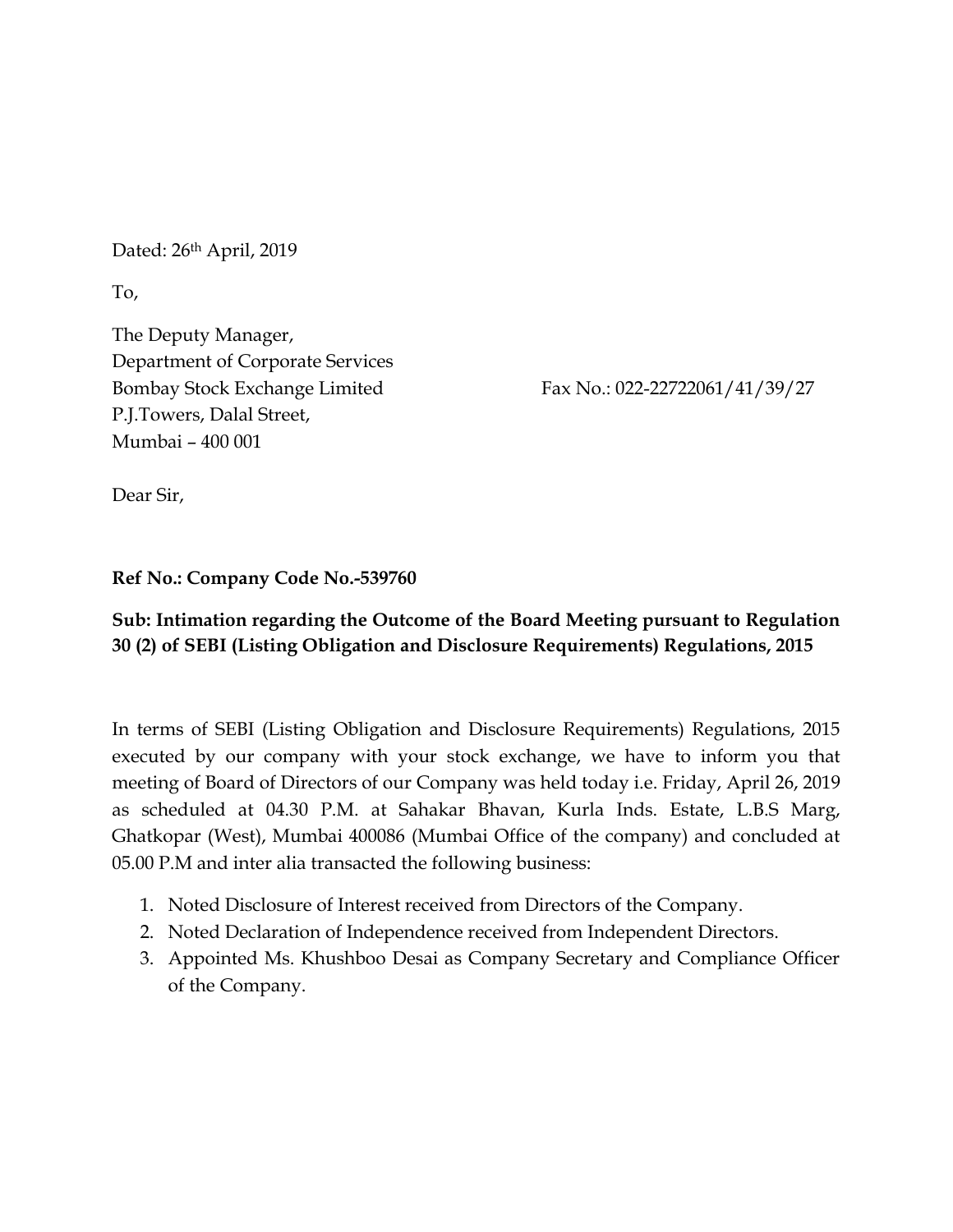Further, as per the Code of Conduct formed under the Securities and Exchange Board of India (Prohibition of Insider Trading) Regulations, 2015, the trading window of the Company was closed from 18th April, 2019 and shall remain closed upto 28th April, 2019 (both days inclusive).

Kindly take the above on your record and oblige.

Thanking You,

## For **RELICAB CABLE MANUFACTURING LIMITED**

 $SD/-$ 

Suhir Hiralal Shah

Managing Director

DIN: 02420617